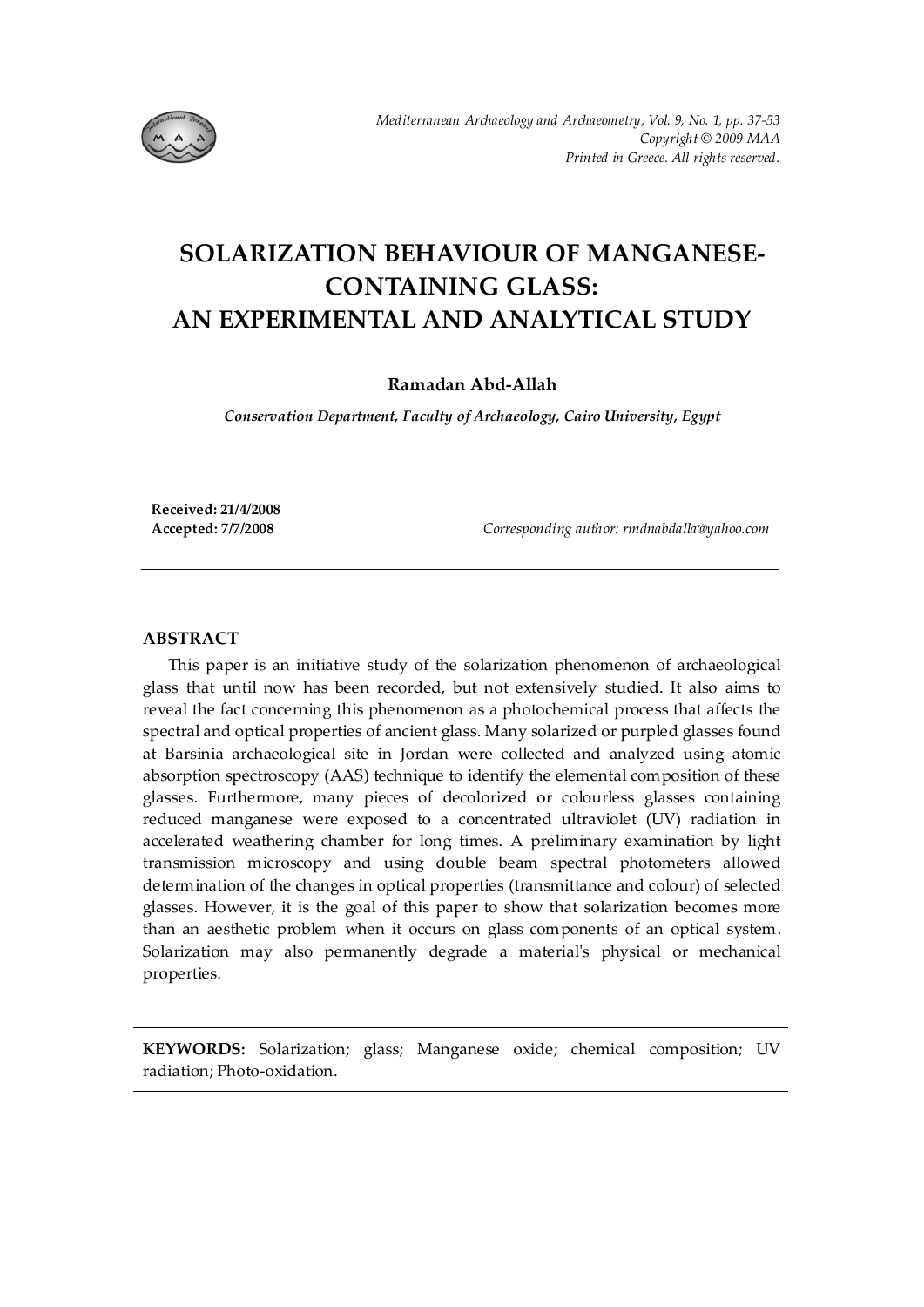## **INTRODUCTION**

 Solarization refers to a phenomenon in physics where a material undergoes a temporary change in color after being subjected to high energy electromagnetic radiation, such as ultraviolet light or Xrays. Clear glass and many plastics will turn amber, green or other colors when subjected to X-radiation, and glass may turn blue after long term solar exposure in the desert. Artificially, this phenomenon can be simulated in a short period of time in laboratory through the accelerated testing by using concentrated natural sunlight at high flux solar furnace and/or exposing the glass to the effect of both β and γ irradiation (Pitts *et al*. 1998). It is believed that solarization is caused by the formation of internal defects, called color centers, which selectively absorb portions of the visible light spectrum. Glass turned purple or violet by the sun used to be called *desert glass*. Now that's reserved for tektites and other glassy meteoric materials. Now, purpled glass is called *irradiated glass* (Figs. 1 and 2).



**Fig. 1: A natural purpled or desert glass.** 

Brill (1988) reported that the influence of visible and UV radiation (less than 380 nm wavelength) on glass is called solarization. Certain types of archaeological colourless, transparent glasses which containing reduced manganese, when exposed to sunlight or other radiations for extended periods develop a pink or pale purplish color depending on glass composition and duration of exposure to radiations. Bottles, insulators, and other objects having their color are often called *desert glass*, but the scientist prefers the term *solarized glass*. Newton (1989) noticed that some originally colourless glasses have developed a marked tint when exposed to sunlight for long time, a phenomenon known as *solarization*; similar changes can be produced in sensitive glasses by any kind of energetic radiation, from visible light to gamma rays. The effect is particularly noticeable in examples of nineteenth-century house windows which have assumed a marked purple hue in the course of time.



**Fig. 2: An artificial purpled or solarized glass.** 

 The major constituent of most archaeological glasses is silica, which is usually introduced as a raw material in the form of sand. Although silica itself is colorless in glass form, most sands contain iron as an impurity (about 0.5- 2%), and this imparts a greenish tint to glass. By adding certain other ingredients to a molten glass, it is possible to offset the greenish color and produce colorless glasses. Such ingredients are known as decolorizers, and one of the most common is manganese dioxide (MnO2) (Abd-Allah 2006, 2007). In chemical terms, the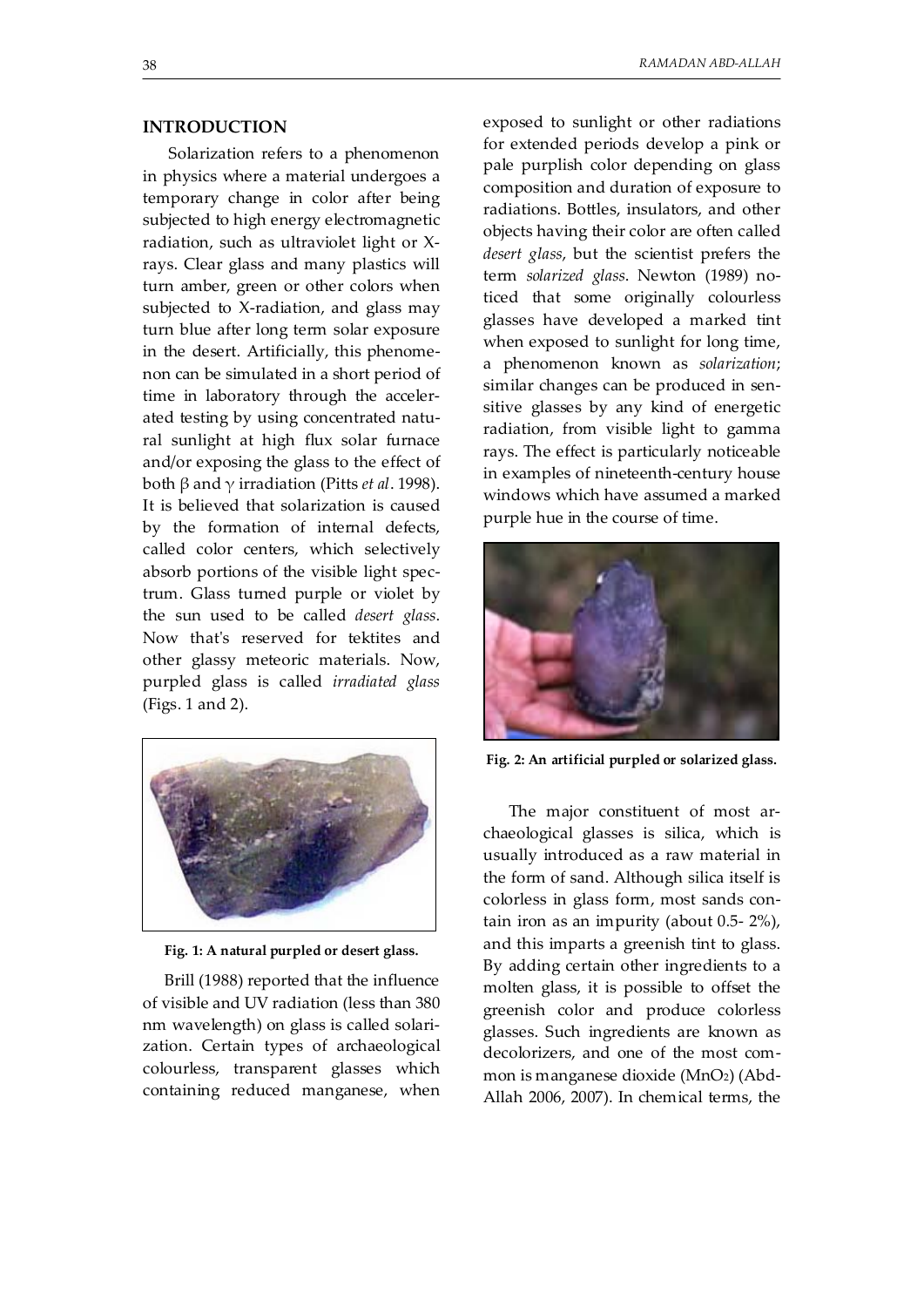manganese acts as an oxidizing agent and converts the iron from its reduced state (which is a strong greenish blue colorant) to an oxidized state (which has a yellowish, but much less intense, color). In the course of the chemical reaction, the manganese goes into a chemically reduced state, which is virtually colourless (Newton 1989 and Jackson 2005).

 Manganese dioxide is believed to have been first used as a decolorizer as early as about the second century B.C. It was probably introduced as the mineral pyrolusite. From Roman times onward, glasses often contain about 0.5% to 1.0% manganese oxide. Later on, manganese dioxide (MnO2) was sometimes called "glassmakers' soap". Antimony (Sb2O<sub>5</sub>) is another main oxidizing agent used as a glass decolorizer in ancient periods, which has an analogous effect on the iron except that it does not neutralize the yellow colour (Aerts *et al*. 1999 and Rutten *et al*. 2005). It was explained by Jackson (2005) that an alternative way of making colourless glass is to add a "decolorizer". Antimony and manganese decolorize glass by oxidizing the iron, although the relationship between the iron, manganese and other compounds in the glass is complex one. Antimony, a stronger decolorizer than manganese, also acts as a fining agent in glass by removing dissolved gases, so producing a more brilliant glass (Weyl 1981 and Bamford 1977). The relative amount of either oxidizing agent will depend upon the concentration of iron in the glass-making raw materials and equilibrium between the two (or more) elements (Sanderson and Hutchings 1987).

 Manganese is derived from minerals. The purest commonly found manganese-containing mineral is pyrolosite (MnO2). Manganese has been recorded in soils and sands from Egypt (Turner 1956) and at levels approaching 0.5% in sands from the River Volturno, a source noted by Pliny for the production of colourless glass (Brill 1999). Other authors note the presence of manganese in glasses, but suggest that its inclusion was a result of recycling or the use of glassmaker's soap to clarify the glass (Veld and Gendron 1980 and Mirti *et al.* 1993). In 1961, Sayer and Smith proposed a model for the use of colourless glasses. They found that colourless glasses from the Syrian coast are characterized by the increasing use of manganese oxide (MnO2) rather than antimony oxide  $(Sb<sub>2</sub>O<sub>5</sub>)$ , in concentrations in the order of 1% MnO towards the end of the Roman period. Later work by Sayer (1963) and Sayer and Smith (1967) showed that Islamic glasses were generally decolorized with either antimony or antimony/manganese until the end of the 9th century A.D, when an increase in manganese is observed. However, Jackson (2005) confirmed that colourless glass could have been produced in a number of ways relating to the choice of primary raw materials, decolorizers and the production technology.

 The role of manganese in coloration, decolouration and solarization of glass is widely explained. Goffer (1980) affirmed that mixture of pure silica, soda, potash, and lime yield glasses that are essentially colorless. The color of glass is determined by the presence – whether intentional or otherwise – of various metallic oxides, usually in small amount. Manganese oxide was added as a coloring agent, yielding an amethyst color under certain conditions. Manganese (Mn<sup>3+</sup>) ion colors the glass black or violet. Whereas, manganese ( $MnO<sup>2+</sup>$ ) ion does not form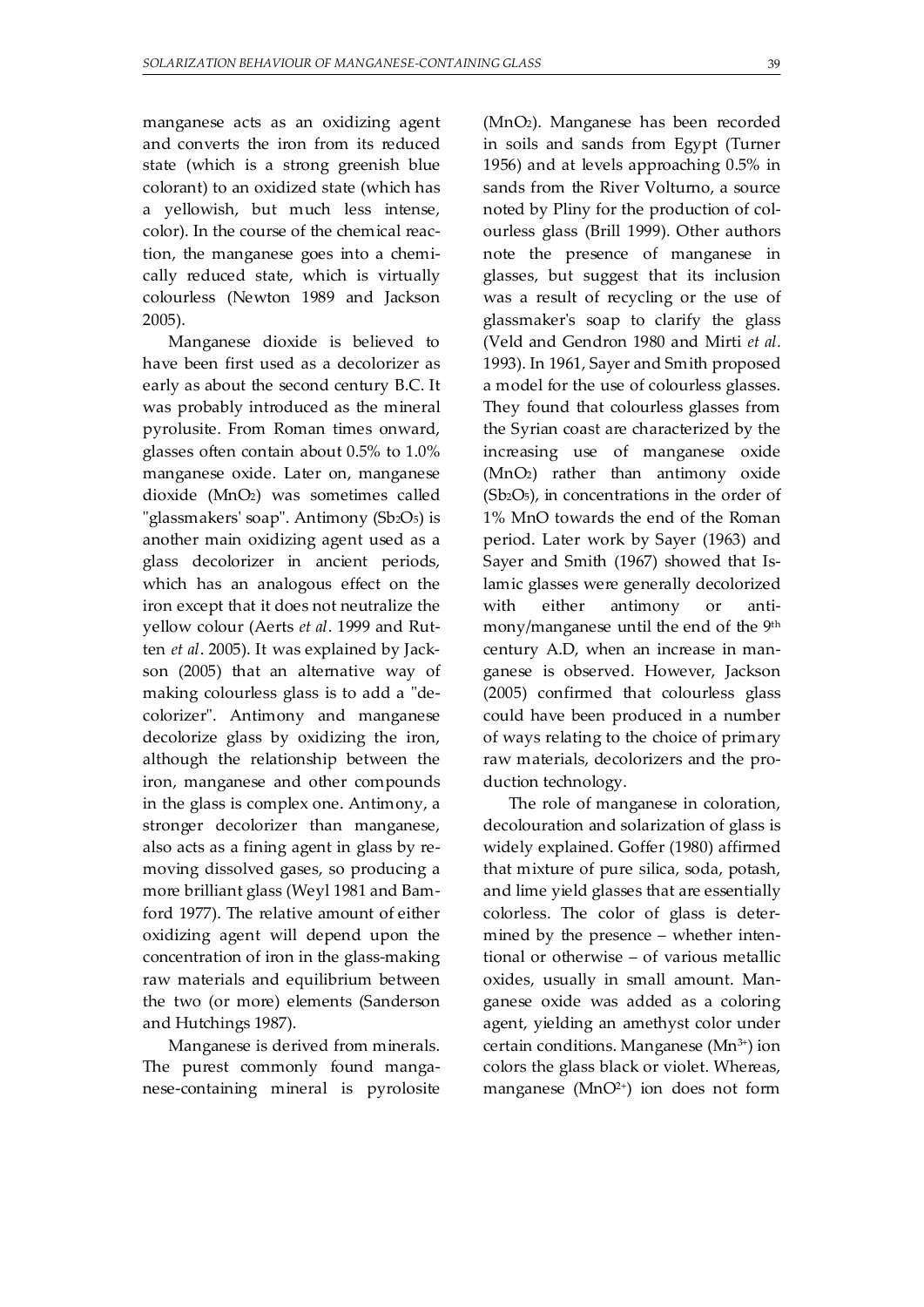any colors in glass, but acts as a decolorizer or a neutralizer of a yellowish or greenish colors resulting due to the presence of iron oxide in glass composition. Iron is usually present in glass as a mixture of ferrous (Fe $2+$ ) ions, which color the glass blue, and ferric  $(Fe<sup>3+</sup>)$  ions, which color it yellow; the combination effect of the two ions is the familiar "bottle green". Less than one percent of iron is sufficient to impart glass a distinct green hue ( Rutten *et al*. 2005). According to Newton (1989) and Pollard (1996) the production of colors in glass depends not only upon the inclusion of a specific metal oxide (such as iron to produce blue or yellow glass), but also upon the presence of other oxides in the batch, and the temperature and state of oxidation or reduction in the kiln. When iron and manganese ions are present in the glass, equilibrium between the different states of oxidation of the iron and manganese is occur according to the following equations:

- a)  $Fe^{2+} \leftrightarrow Fe^{3+} + e^-$
- b)  $Mn^{3+} + e^- \leftrightarrow Mn^{2+}$

c)  $Fe^{2+} + Mn^{3+} \leftrightarrow Fe^{3+} + Mn^{2+}$ 

 Thus when the conditions during melting of the glass are fully reducing (the equilibrium has been forced to the left) the iron contributes a bright blue color due to the  $Fe<sup>2+</sup>$  ions and the manganese is in the colourless form so that a blue glass is obtained. When the conditions are fully oxidizing (the equilibrium has been moved towards the right) the iron contributes a brownish colour and the manganese contributes a purple colour, so that the glass appears brownishviolet. When conditions are intermediate all sorts of colours are obtained, such as green, yellow, pink etc., including a colourless glass when the purple from the manganese just compensates for the yellow from the iron (Goffer 1980 and Newton 1989)*.* 

 It should be noticed that, the relationship between the iron, manganese and other compounds in the glass is a complex one. Newton (1989) explained that manganese acts as a decolorizer, but it has its effect only on the iron and not on the other colouring oxides which were used in ancient glasses. It was also stated that the iron- manganese color interaction can be affected in the presence of other components in glass composition, especially at least sulphur and possibly various transition metal ions. Freestone *et al.* (2005) suggested that the presence of manganese in some high iron-manganese fourth century glasses is to oxidize sulphur (S) and prevent the glass from going black. Shortland (2004) and Silvestri *et al*. (2008) explained that the high amount of sulphur oxide (SO3) in ancient glasses is due to the use of natron as flux which contains Na2SO4 in various proportions as a contaminant. Newton (1989) found that as the result of melting various mixtures of sand and beachwood ash which contain a reasonable content of sulphur oxide, the resultant glass could vary from bluish-green through yellowish- to reddish-violet, depending on the furnace conditions. At this point it should be mentioned that there has been much confusion in the literature when amber (or yellow) glasses have been discussed. These colours are often described as *carbonsulphur ambers*, whereas nearly the same colour can be obtained, as described above, by using iron and manganese and having the correct state of oxidation. So less than 1percent of carbon and sulphur is sufficient to give glass a distinct amber or brown hue.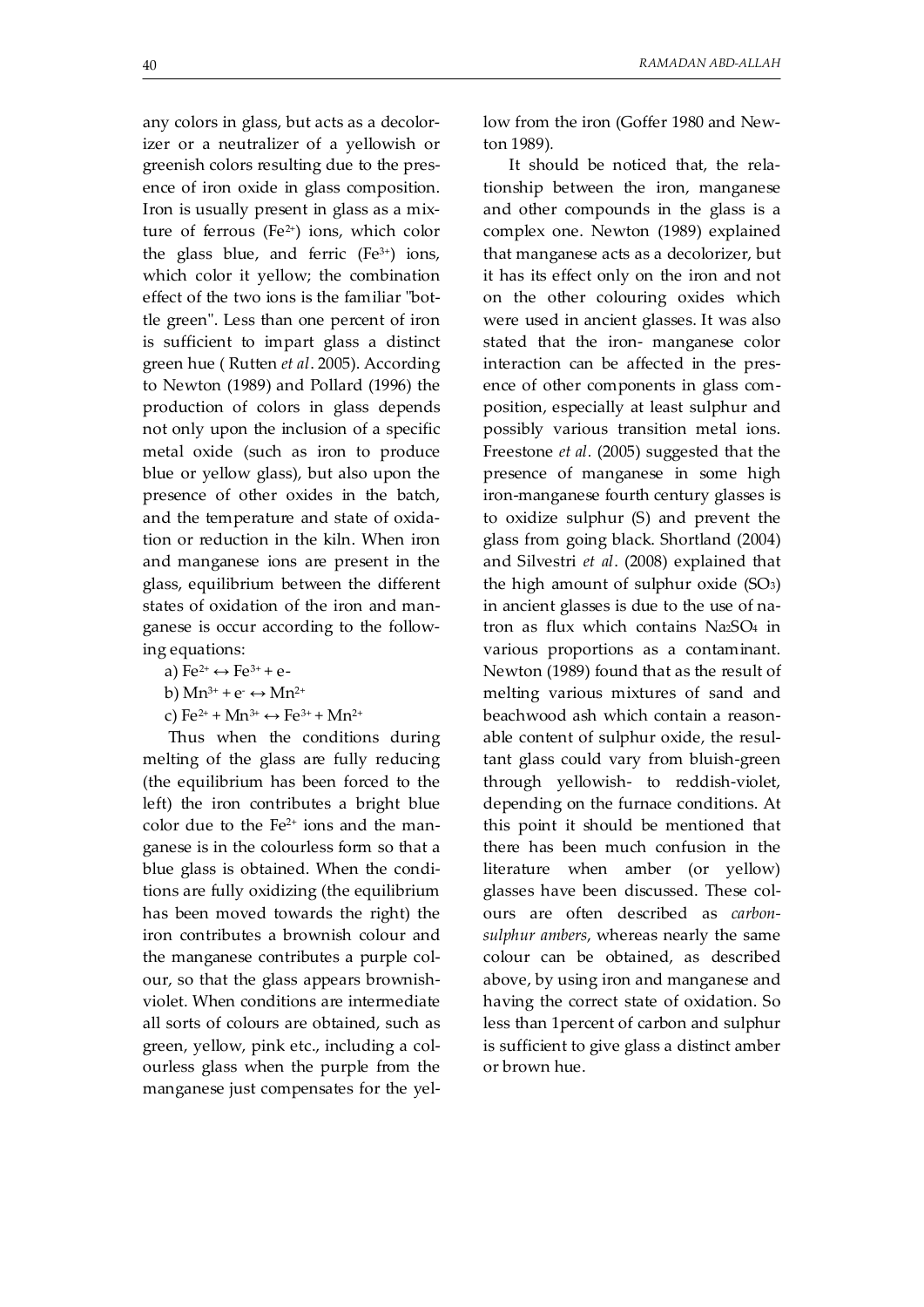Hadley *et al* (1998) suggested that to reduce bubbles in the finished product, "melting and fining aids such as SO<sub>3</sub>" may be added. Such compounds predominantly dissipate during the cooling process; some sulfate, however, remains dissolved in the finished glass. Though generally this has no effect on the color of the glass, strongly oxidized conditions are produced at the interface with the molten tin, which causes the formation of sulfide ions  $(S^2)$ . These ions combine with ferrous iron to produce iron sulfide (FeSx), which is yellowish-brown and results in a 0.5% change in the total light transmittance of the glass, as well as a 3 nanometer shift in its color (light transmittance).

According to Pollard (1996) ions of transition metals such as scandium (Sc), titanium (Ti), chromium (Cr), nickel (Ni), vanadium (V) zirconium (Zr) etc. are strong colorizers of glass and impart it sharp colors if they are present in a concentration around 1%. These ions go into solution in the silicate network and form a part of it in the way that other multivalent cations do (Newton 1989). More generally, Bamford (1977) gives the following table to help work out which oxidation states will predominate when any two transition metals are present in melt:

**Table 1: Colors of some transition metals according to their oxidation states in the glass** 

| Transition | Oxidation           | Resulting colour      |
|------------|---------------------|-----------------------|
| metal      | state               |                       |
| Vanadium   | $V^{4+} / V^{5+}$   | green / blue to gray  |
| Titanium   | $Ti^{3+} / Ti^{2+}$ | purple/brown          |
| Chromium   | $Cr^{6+}/Cr^{3+}$   | yellow/green          |
| Nickel     | $Ni^{3+} / Ni^{2+}$ | Purple/yellow         |
| Copper     | $Cu2+/ Cu+$         | blue/colorless to red |
| Cerium     | $Ce^{4+}/Ce^{3+}$   | yellow/colorless      |
| Arsenic    | $As^{5+}/As^{3+}$   | red /gray             |
| Selenium   | $Se^{4+} / Se^{2+}$ | pink/red              |
| Antimony   | $Sb^{5+} / Sb^{3+}$ | red/colorless         |

In addition, there can be complications due to the presence of other metal ions. For example, if a pair of transition metals are present (such as Cr and Fe), then the lower of the pair in this table (in this case, iron) will tend to exist as the left hand (oxidized) form of iron  $(Fe^{3+})$ and the upper of the pair will be in the right hand (reduced) state  $(Cr^{3+})$ . This tendency is shown by the direction of the arrows. In most ancient glasses iron is present so the iron will always tend to be in the  $Fe<sup>3+</sup>$  state and any other transition metal in its lower oxidation state (Bamford 1977). Furthermore, Newton (1989) affirmed that a brown solarization colour, instead of purple, can be produced when as much as ten parts of arsenic (As) and selenium (Se) per thousand parts of sand is present in the glass. Ferric oxide (Fe3+) can be colourless instead of yellow when fluorides (F) and phosphates (P) are also present, whereas ferrous oxide (Fe2+) produces a green color but when in the presence of zinc oxides they intensify to a blue. This is important not just from the point of the colour, but also because in glasses with a high transition metal content the redox state of these metals can influence glass durability. For example, Fe3+ improves the durability, whereas Fe<sup>2+</sup> reduces it. However, it is clear that the colour of glass is the result of a complex interplay between the co-ordination of the transition metal ions, and by redox reactions between the various ions present, and redox potential in the furnace (Pollard 1996 and Silvestri 2008).

 As previously mentioned, behavior and mechanism of solarization phenomenon can be easily explained. Overall, this phenomenon intensively occurs to glass fragments which widespread on the surface of archaeological sites and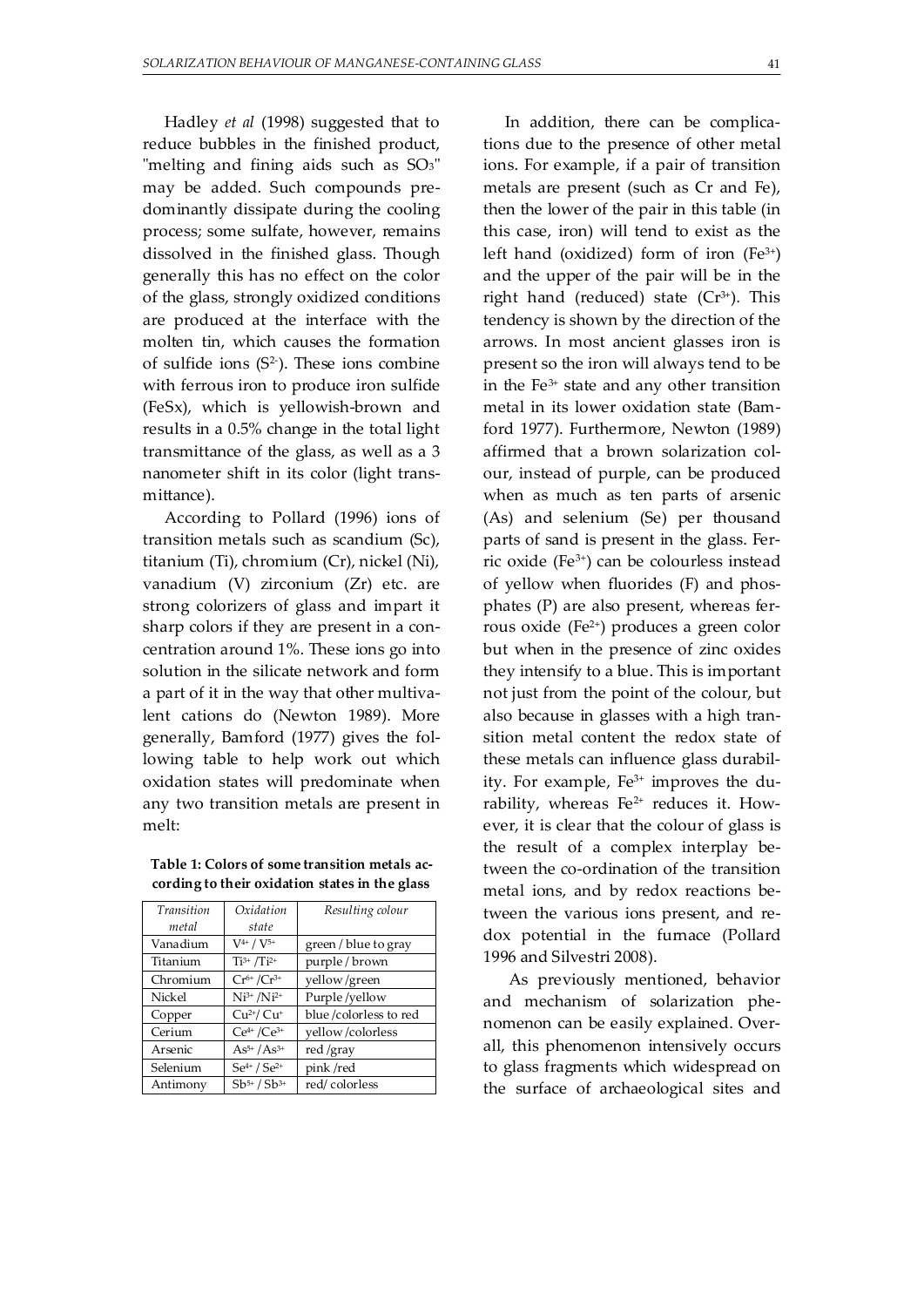ruins. Brill (1968), Newton (1989) and Glebov (2001) stated that if pieces of decolorized glass containing reduced manganese  $(Mn^{2+})$  are exposed to ultraviolet radiation for long periods of time, the manganese may become photo-oxidized. This converts it back into an oxidized form  $(Mn^{3+})$ , which, even in rather low concentrations, imparts a pink or purplish colour to glass. The ultraviolet rays of the sun can promote this process over a matter of a few years or decades, thus accounting for the colour of desert glass. The effect has been reproduced in the laboratory conditions. Other chemical elements, which are subject to photooxidation, can also undergo colour changes in glasses when exposed to ultraviolet light. Since about the turn of the century, some of these, such as selenium and cerium, were occasionally used as decolorizers and therefore can produce solarization colours, just as manganese does. The colours developed by these two elements are said to range from yellow to amber.

 In 1825 Faraday produced a scientific report on the effect of solarization. Since then the phenomenon has been much studied and it has been shown that the darkening of glass by radiation damage is part of a general effect of electron trapping. The colour can be removed by heating to  $350$  °C. The effect is discussed at length by Weyl (1951) who stated that the first satisfactory explanation of the development of the purple colour was given by Pelouze (in 1867), showing that it was produced by the interaction of Fe2O3 and MnO, leading to the formation of Mn2O3 and FeO (see equation c). A brown solarization colour, instead of purple, can be produced when as much as ten parts of arsenic and selenium per thousand parts of sands is present in the glass (Newton 1989).

 It was stated that the properties of glass can be varied and regulated over an extensive range by modifying the composition, production techniques, or both. In any glass, the mechanical, chemical, optical, and thermal properties cannot occur separately. Instead, any glass represents a combination of properties. And in selecting an individual glass for a product, it is this combination that is important. Usually one property cannot be changed without causing a change in the other properties. When a beam of light falls on a piece of glass, some of the light is reflected from the glass surface, some is absorbed in the glass and some of the light passes through the glass. The measure of the proportion transmitted is the *transmittance* (Scholze 1991 and Shelby 1997). Most glass is transparent, or, to be more accurate, partially transparent. Complete transparency would imply no reflection and no absorption. No glass achieves this uncompromised state but most glass transmits most of the light that lands on it. For this reason it is easy and convenient to classify glass loosely as a transparent material. A number of glasses are selectively *transparent*. They transmit light of one wavelength or colour more efficiently than any other. This selectivity carries over into the ultraviolet and infrared regions (Glebov 1998).

 However, it was assumed that solarization may also permanently degrade a material's physical or mechanical properties, and causes obvious changes in optical properties of glass especially transmittance and transparency ratio. The UV radiation generates colourcenters in the glass leading to a reduced transmittance. (Pitts *et al*. 1998 and Jiang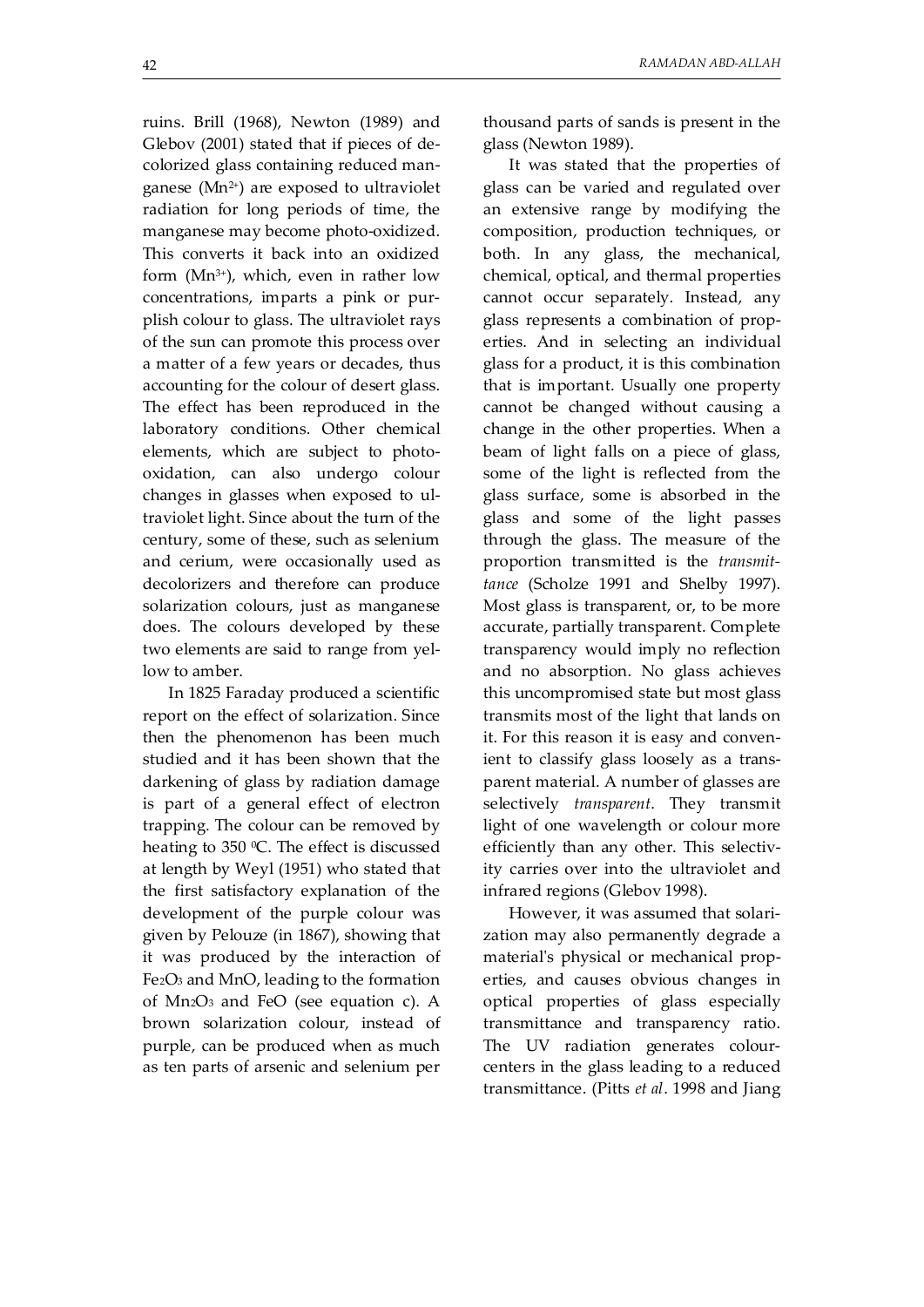*et al*. 2000). In detailed studies of the process of absorption and ionization of silicate glasses, Glebov (1998 and 2001) stated that coloration by visible light of borosilicate glasses represents an interesting example of nonlinear ionization at extremely irradiance. In addition, sensitivity to visible radiation occurs only in glasses that were previously exposed to UV radiation and coloration rate is proportional to squared initial concentration of colour centers. Spectral shape of absorption was the same before and after visible irradiation. Coloration rate was proportional to squared irradiance of exciting radiation. Finally, in contradiction with known photoinduced process, coloration are increased within exposure (Glebov 1998 and 2001).

#### **EXPERIMENTAL**

#### *Glass samples*

 Many archaeological glasses of different typology excavated from Barsinia archaeological site in Jordan have been collected, cleaned and prepared for chemical analysis, accelerated testing and microscopic examination. Based on the date determined by archaeologists, these glasses are dated to the Early Islamic period in Jordan. The chemical analyses show that all these glasses are of soda and identified as manganesecontaining glass. These glasses were divided into two main groups according to the excavation stratum in which they were found, as well as their characteristic colour. The first group represents unstratified or surface finds was collected from the surface of the site. The preliminary diagnosis indicated that all the glasses of this group are partially or completely solarized and having a purple and violet hue due to the exposure to sunlight in the site for extended periods of time (Fig. 3).

**Fig. 3: Solarized or purpled glasses in group** 



Whereas glasses of the second group were unearthed from different strata of the site. So they are completely decolorized and/or nearly colourless (Fig. 4).

#### **Fig. 4: Decolorized or nearly colourless glasses**



**in group (B).** 

Therefore they were employed for the UV accelerated testing. For the AAS measurements, the glass samples were prepared as solutions, whereas large pieces of glasses were required for the microscopic examination and accelerated solarization testing by using concentrated ultra violet radiation. The description of selected glasses is given in Table 2.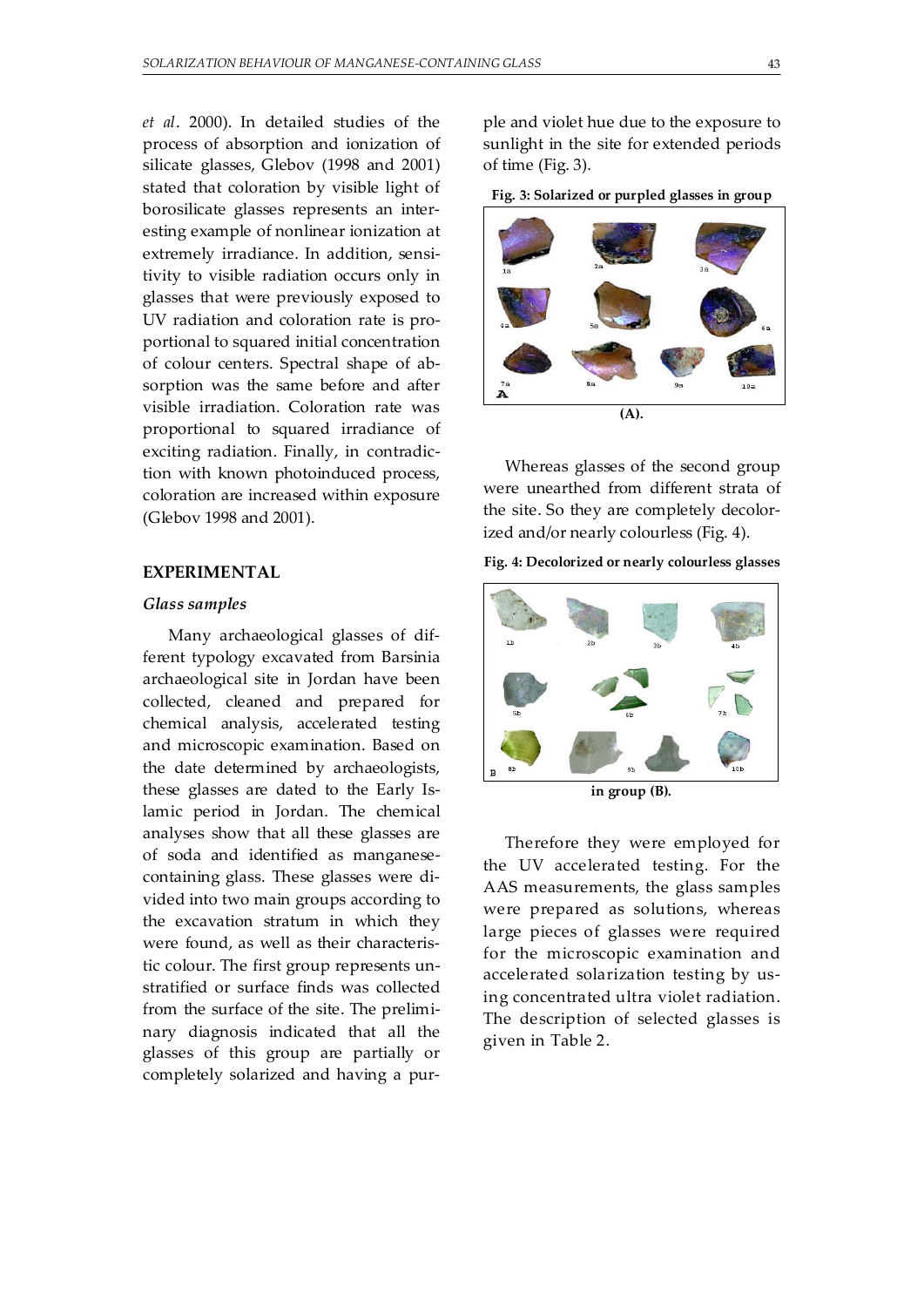| Sample no.<br>Group no.<br>Square<br>Translucent body fragment<br>Tint violet<br>1a<br>A1 |  |
|-------------------------------------------------------------------------------------------|--|
|                                                                                           |  |
| 2a<br>A1<br>Translucent body fragment<br>Deep purple                                      |  |
| 3a<br>Transparent body fragment<br>Deep violet<br>C1                                      |  |
| C <sub>2</sub><br>Translucent body fragment<br>Deep violet<br>4 a                         |  |
| C1<br>a 5<br>Translucent body fragment<br>Tint purple to brown                            |  |
| Solarized glass<br>≺<br>A1<br>Opaque cylindrical cup<br>a 6<br>Deep violet                |  |
| Opaque base fragment<br>Deep violet to brown<br>7a<br>A <sub>9</sub>                      |  |
| a <sub>8</sub><br>Translucent base fragment<br>A1<br>Tint purple                          |  |
| Tint brown<br>9a<br>C <sub>2</sub><br>Translucent rim fragment                            |  |
| 10a<br>B1<br>Translucent body fragment<br>Deep purple to brown                            |  |
| 1 <sub>b</sub><br>Transparent body fragment<br>Nearly colourless<br>A1                    |  |
| 2 <sub>b</sub><br>Tint blue<br>D <sub>1</sub><br>Transparent body fragment                |  |
| Tomb1<br>3 <sub>b</sub><br>Translucent body fragment<br>Tint green                        |  |
| 4 <sub>b</sub><br>A1<br>Transparent circular facets<br>Tint green                         |  |
| Decolorized glass<br>Translucent neck fragment<br>Tint blue<br>5 <sub>b</sub><br>C1       |  |
| $\widehat{\mathbb{E}}$<br>C1<br>Transparent neck fragment<br>Nearly colourless<br>6b      |  |
| Transparent pinched fragment<br>7b<br>D <sub>1</sub><br>Yellowish green                   |  |
| 8b<br><b>B1</b><br>Transparent body fragment<br>Yellowish green                           |  |
| Tomb1<br>Translucent body fragment<br>Nearly colourless<br>9 <sub>b</sub>                 |  |
| B1<br>Tint blue<br>10 <sub>b</sub><br>Transparent body fragment                           |  |

**Table2: The visual description of the glass samples selected for analytical and experimental study** 

#### *Analytical technique*

 To determine the elemental composition of the glass samples, a Perkin-Elmer Atomic Absorption Spectrophotometer (AAS, model 2380) with air-acetylene flam located at Yarmouk University in Jordan was used. There are a number of features that make this particulr method well suited for archaeological specimens; among these features are: the method's versatity, in that it is able to detect over 65 different elements, high sensitivity in identifying and determining the percentages of elements concentrated in the sample; accurancy, in determining elements in a sample as small as 10 mg and

intensive to certain elements and each element must be analyzed individually; and finally the method's efficiency, in which concentration readings for a solution is usually caried out in a relatively short time (Sababha, 2000). The chemical elements were determined by two operating modes; the emission mode was used for the determination of sodium and potassium while the absorption mode was used for the determination of the other elements (Al-Ahmed and Al-Muheisen 1996).

#### *Accelerated testing by UV radiation*

 Using concentrated Ultraviolet light generated in UV condensation weather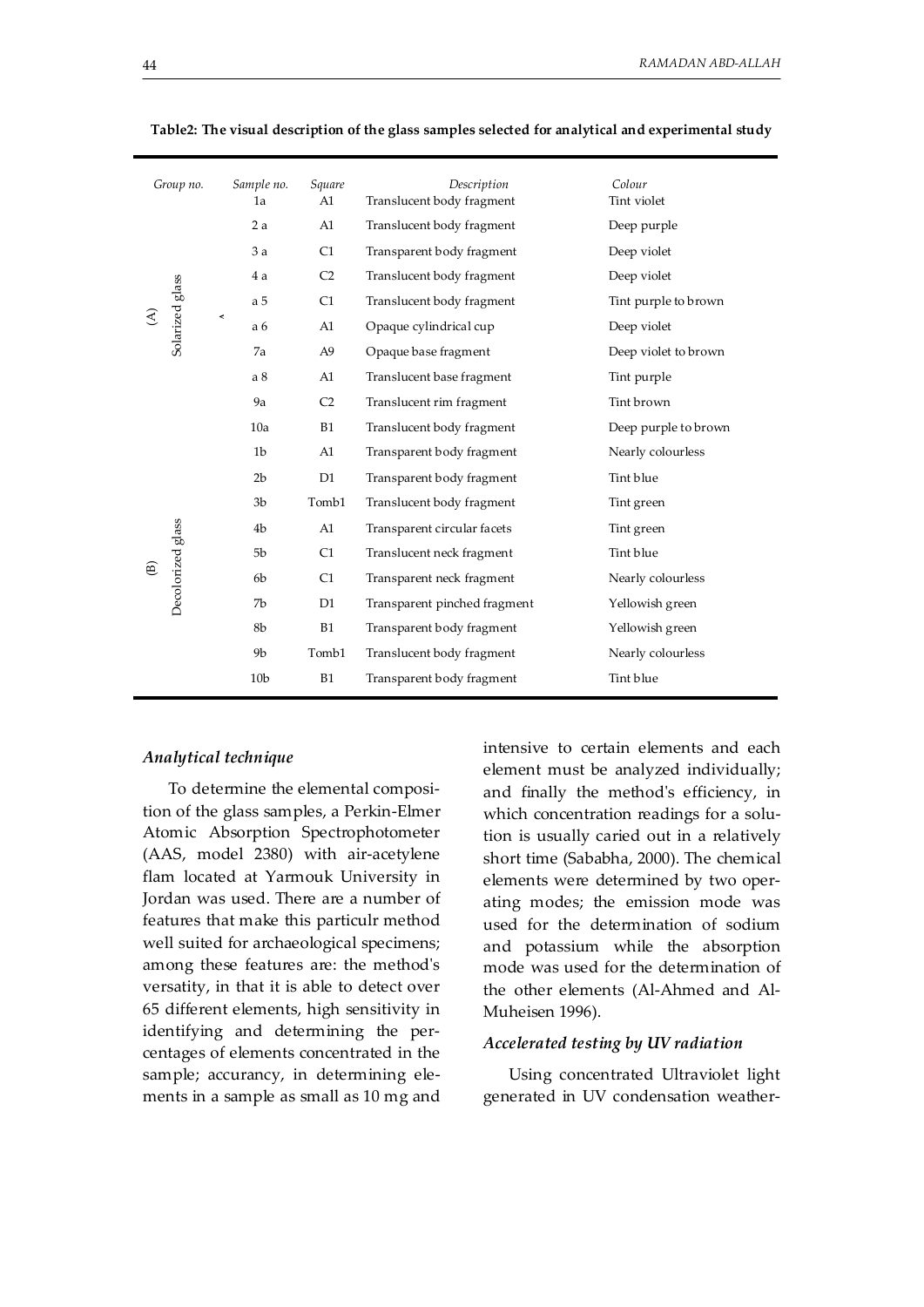ing device (model Atlas UV2000) located at Faculty of Archaeology and Anthropology, Yarmouk University in Jordan, the second group of glasses was exposed to acceleration factors of up to 300 times the normal outdoor UV exposure dose. The UV2000 is the perfect screening device for testing the effects of the sun's energy on material easily and affordably. Innovative design features improve test reproducibility and lower operating costs. The samples were irradiated with an Atlas UV2000 lamp of 340 nm for one month at a distance of 7 cm at a temperature of 90°C. This accelerated rate allows the exposure of materials such that a year of outdoor exposure can be simulated in about 5 hours. This test aims to investigate the solarization behaviour of ancient colourless or decolorized glasses containing reduced manganese in group (B) by producing the effect in the laboratory.

#### *Examination methodology*

 To determine the changes in optical properties (transmittance and colour) of selected glasses, especially which exposed to concentrated UV radiation, photomicrographs with different magnifications for each glass sample were taken using the optical microscopy (Nikon model H-III) located at the Department of Earth sciences in the same university. Furthermore, the optical assessment by the critical eye and magnifying lens (10 x) was carried out to investigate the variegated coloration of glass surfaces.

 Furthermore, to determine the optical changes of glasses in group (B) that artificially were solarized, the percent transmittance was measured for them before and after solarization process carried out, using a double beam spectral photometer (model Perkin Elmer with special modifications) located in the Department of Physics in Yarmouk University. The standard setup enables to measure within a wavelength region from 250 nm up to 2500 nm. The measurement accuracy over the complete spectrum is about ±0.5%. Within 300 nm to 700 nm the accuracy is  $\pm 0.3$ %. The wavelength can be measured with an accuracy of  $\pm 0.2$  nm and  $\pm 0.8$  nm. As possible the suitable measurement sample thickness used.

#### **RESULTS AND DISCUSSION**

#### *AAS determinations*

 The chemical composition of both the solarized glasses in group (A) and the decolorized glasses in group (B) was determined by (AAS) teqnique. Analyses results given in Tables 3 and 4 generally indicate that the solarized and decolorized glasses in both groups are identified as soda-lime-silica (Na2O-CaO-SiO2) glass. Although glasses are characterized by their high potassium content (K2O avgs. 4.94% and 4.27%) soda is the main alkali used (Na2O avgs. 14.54% and 14.86%). This composition may indicate also that they have been made with mixed alkali rather than only natron salt as a source of alkali. The impact of this high amount of alkali on glass solarization have been explained by Lityushkin *et al*.(1995) who found that the increase in the total amount of alkaline-earth oxides at the expense of CaO + MgO decreases solarization of glass of (SiO2- Na2O- K2O- CaO- MgO) system.

 The solarized glasses in group (A) are characterized by high manganese content (MnO avg. 0.904%); in this case, manganese is presents in the converted or oxidized form  $(MnO<sup>3+</sup>)$  ion, which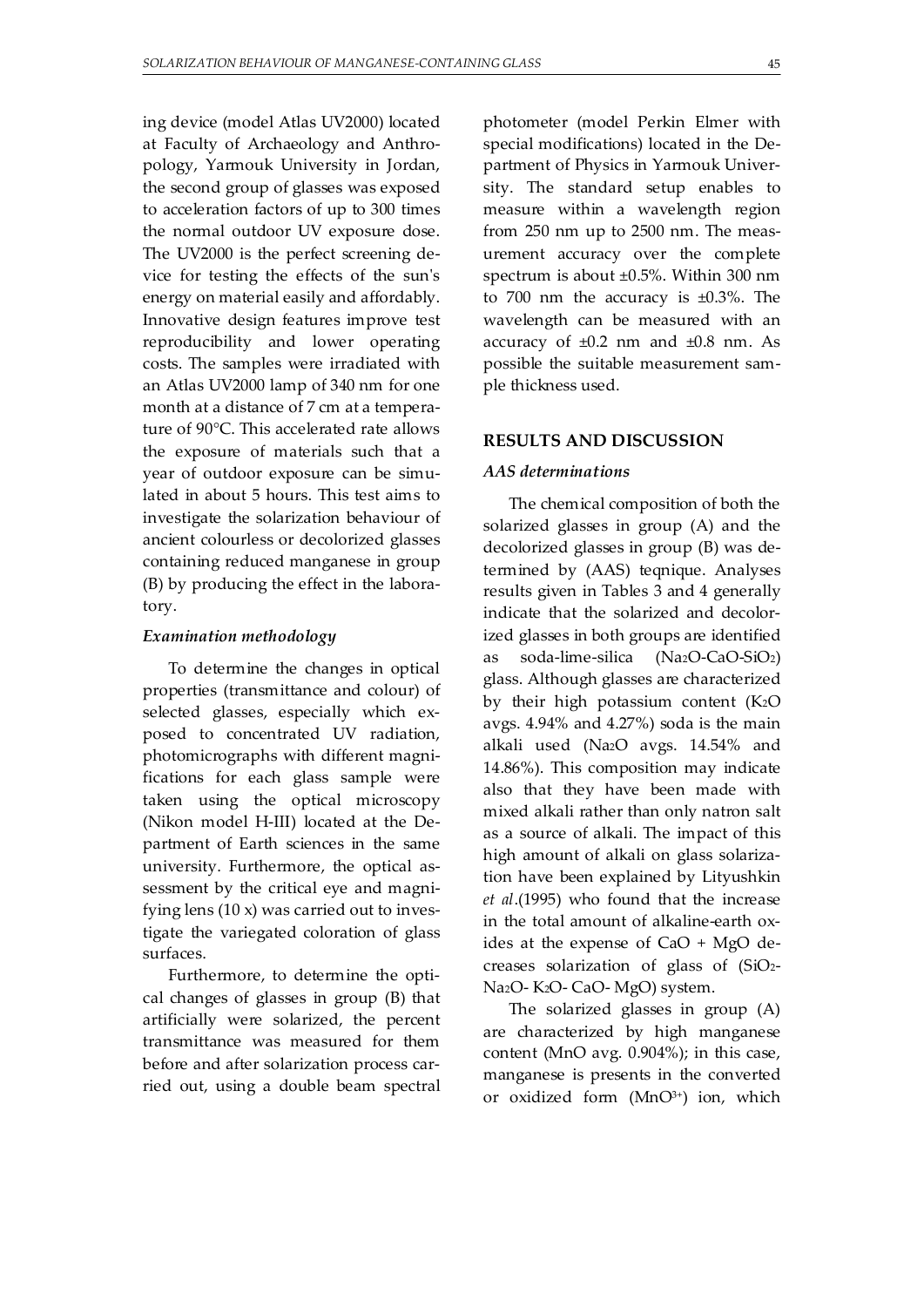even in rather low concentrations, imparts a pink or purplish color to glass. The lower levels of antimony (Sb2O<sub>5</sub> avg. 0.133%) may suggest that it would be the result of intentional addition to act as a second or associated decolorizer in most cases, whereas manganese is the primary decolorizer intentionally used (Fig. 5). It was stated by Jackson (2005) that when the both decolorizers are present in sufficient quantity, it would have the desired effect and, therefore, the presence of both is puzzling. The level of the decolorizer used is relative to the amount of iron which present here in high concentrations (Fe $2$ O<sub>3</sub> avg. 2.56%), as the antimony is a stronger decolorizer than manganese, lower quantities will render the glass colourless.





 On the other hand, the decolorized glasses in group (B) are characterized by a moderate manganese content (MnO avg. 0.24%); in this case, manganese is presents in the primary reduced form  $(MnO<sup>2+</sup>)$  ion, which does not form any colors in glass, but acts as a decolorizer or a neutralizer of a yellowish or greenish colors resulting due to the presence of iron oxide in glass composition (Fe2O3 avg. 2.55%). The very lower levels of antimony (Sb2O5 avg. 0.080%) point that antimony appears to be an impurity in raw materials rather than deliberately added as a decolorizer in most cases, whereas manganese is the main decolorizer intentionally used (Fig. 6). This result is agreements with studies carried out by Brill (1999), Jackson (2004), Freestone *et al*. (2005) and Silvestri *et al*. (2008), which suggested that levels above 0.2% of the both oxides would be the result of intentional addition. Furthermore, the concentration required to decolorize iron-containing glass would appear to be more than 0.2% of manganese and around 0.5% of antimony.



#### **Fig. 6: A comparative pattern of Mn and Sb concentrations of decolorized glasses in groups (B).**

 Transition metals and trace elements, such as Zr, Cr, Ti, Ni, Se, Ce, V, Li, Co etc are present at very low levels of concentration that can not affect ironmanganese color interaction in both the solarized and decolorized glasses. However, levels of these elements contents are also diagnostic of the raw materials used, the differences in the concentration of these elements in archaeological glass is useful in identifying the possible source of sand, because they are also attributed to the geochemistry of differing production areas, as recently demonstrated by Freestone *et al*. (2000) and Silvesri *et al*. (2008). However, the obtained data of chemical analyses is relatively matches the results of previous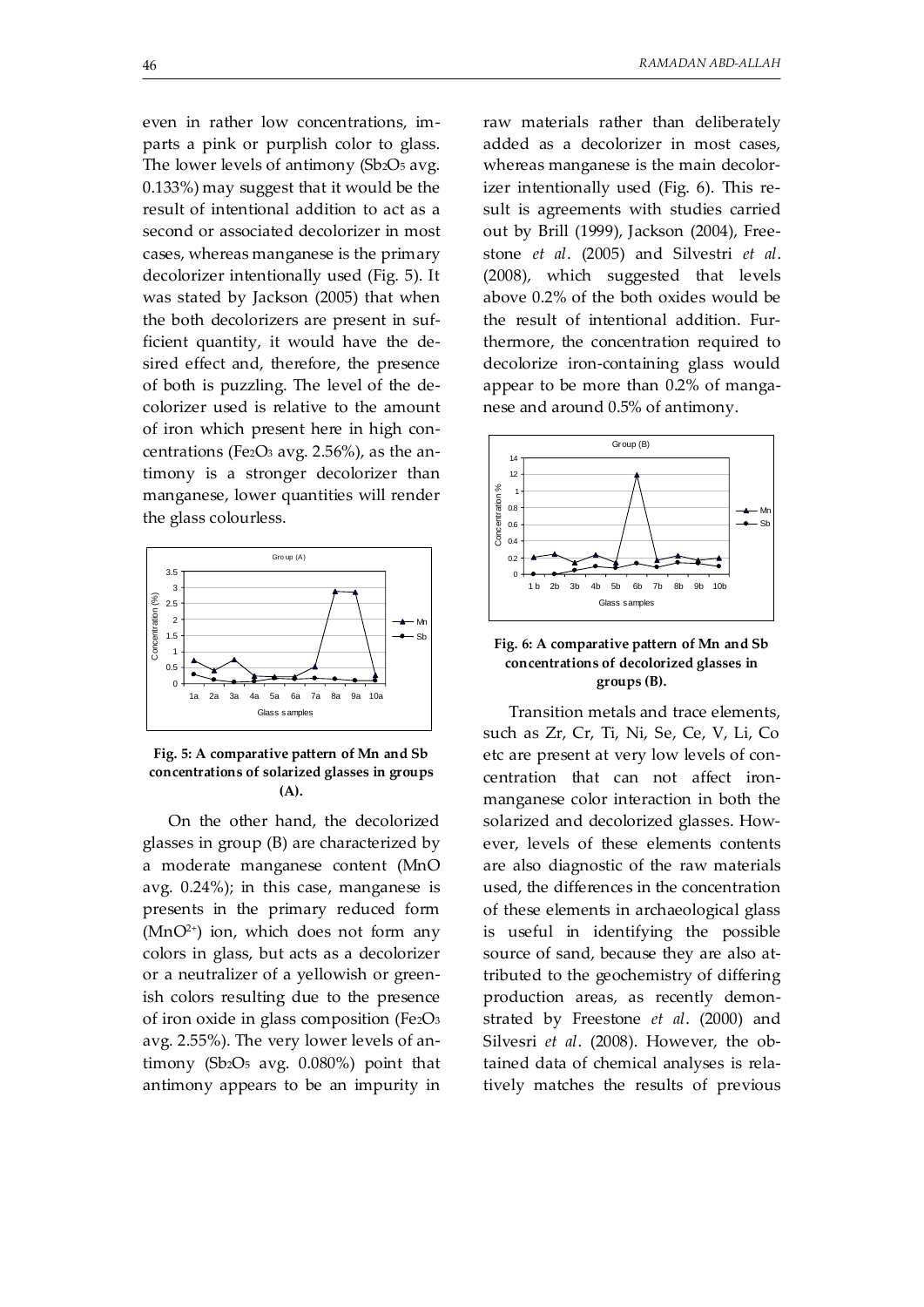studies of Al-Ahmed and Al-Muheisen (1996) and Sababha (2000), which indicate that the sand at the mouth of river Byblos on the Syrian coast was the main source of sand utilized in the production of Jordanian glass over many centuries. On the other hand, in spite of sulphur oxide also is present in low levels less than 0.5 % in all the analyzed glasses (SO3 avgs. 0.190 % and 0.172%), intensively natural or artificial oxidized conditions render it to be a strong colorizer that colors the glass yellowish brown and can affect iron-manganese color interaction. This aspect may be observed on the solarized glass samples 5a, 7a and 10a which relatively are yellowish brown to amber hue.

| Table 3: The main element composition of solarized glasses in group (A) obtained by AAS analysis |  |  |  |  |  |
|--------------------------------------------------------------------------------------------------|--|--|--|--|--|
|                                                                                                  |  |  |  |  |  |

| Oxides<br>(wt. % )            | Glass samples |        |        |          |        |           |        |        | Avg.<br>$\%$ |        |        |
|-------------------------------|---------------|--------|--------|----------|--------|-----------|--------|--------|--------------|--------|--------|
|                               | 1a            | 2a     | 3a     | 4a       | 5a     | 6a        | 7a     | 8a     | 9a           | 10a    |        |
| SiO <sub>2</sub>              | 69.37         | 68.67  | 72.78  | 73.23    | 72.29  | 69.10     | 70.15  | 72.00  | 72.19        | 76.02  | 71.58  |
| Na <sub>2</sub> O             | 17.03         | 18.75  | 14.73  | 13.56    | 14.27  | 13.47     | 18.11  | 12.48  | 11.44        | 11.57  | 14.541 |
| K2O                           | 2.471         | 4.373  | 3.953  | 4.571    | 5.877  | 6.751     | 5.473  | 5.077  | 5.276        | 5.609  | 4.943  |
| CaO                           | 4.763         | 2.406  | 3.958  | 4.095    | 2.120  | 5.362     | 2.071  | 3.324  | 3.777        | 2.248  | 3.412  |
| MgO                           | 0.0677        | 1.175  | 0.6844 | 0.2484   | 0.7834 | 0.6581    | 0.5556 | 0.5542 | 0.7907       | 0.7393 | 0.625  |
| MnO                           | 0.7135        | 0.4153 | 0.7535 | 0.2431   | 0.2099 | 0.2105    | 0.5284 | 2.873  | 2.838        | 0.2581 | 0.904  |
| $Al_2O_3$                     | 0.7391        | 0.9042 | 0.9064 | 1.134    | 1.221  | $1.017\,$ | 0.7849 | 0.9584 | 0.9434       | 1.060  | 0.966  |
| $Sb_2O_5$                     | 0.2998        | 0.1155 | 0.0406 | 0.0694   | 0.1780 | 0.1520    | 0.1620 | 0.1339 | 0.0972       | 0.0909 | 0.133  |
| PbO                           | 1.904         | 0.00   | 0.0038 | 0.0204   | 0.0379 | 0.00      | 0.00   | 0.0128 | 0.0427       | 0.0489 | 0.207  |
| SnO <sub>2</sub>              | 0.0322        | 0.0031 | 0.0053 | 0.0700   | 0.0055 | 0.00      | 0.0626 | 0.0898 | 0.0619       | 0.1120 | 0.044  |
| Fe2O <sub>3</sub>             | 2.309         | 3.148  | 2.158  | 2.224    | 2.974  | 3.242     | 2.061  | 2.453  | 2.500        | 2.547  | 2.561  |
| CuO                           | 0.0128        | 0.0254 | 0.0261 | 0.0254   | 0.0304 | 0.0319    | 0.0342 | 0.0354 | 0.0366       | 0.0377 | 0.029  |
| SO <sub>3</sub>               | 0.221         | 0.253  | 0.205  | 0.213    | 0.191  | 0.187     | 0.151  | 0.201  | 0.132        | 0.178  | 0.190  |
| CoO                           | n.d.          | n.d.   | 0.014  | n.d.     | n.d.   | 0.022     | n.d.   | n.d.   | n.d.         | n.d.   | 0.018  |
| Ce <sub>2</sub> O             | $0.02\,$      | n.d.   | n.d.   | $0.01\,$ | n.d.   | n.d.      | 0.06   | n.d.   | n.d.         | n.d.   | 0.03   |
| Cr2O <sub>3</sub>             | n.d.          | 0.082  | n.d.   | n.d.     | 0.018  | 0.035     | n.d.   | n.d.   | n.d.         | 0.012  | 0.036  |
| TiO <sub>2</sub>              | 0.101         | 0.094  | 0.126  | 0.103    | 0.071  | 0.075     | 0.134  | 0.118  | 0.046        | 0.090  | 0.095  |
| NiO                           | 0.020         | n.d.   | n.d.   | 0.055    | n.d.   | n.d.      | n.d.   | n.d.   | 0.014        | n.d.   | 0.029  |
| SeO                           | n.d.          | n.d.   | n.d.   | n.d.     | n.d.   | 0.004     | n.d.   | n.d.   | n.d.         | n.d.   | 0.004  |
| SrO                           | 0.049         | 0.022  | n.d.   | 0.054    | 0.037  | n.d.      | n.d.   | n.d.   | n.d.         | 0.026  | 0.037  |
| Li2O                          | n.d.          | n.d.   | n.d.   | 0.048    | n.d.   | n.d.      | 0.029  | n.d.   | n.d.         | n.d.   | 0.038  |
| $B_2O_3$                      | 0.053         | 0.025  | 0.062  | 0.010    | 0.081  | 0.047     | 0.063  | 0.016  | 0.121        | 0.034  | 0.051  |
| ZrO <sub>2</sub>              | 0.018         | 0.051  | n.d.   | n.d.     | 0.033  | 0.015     | n.d.   | n.d.   | n.d.         | 0.042  | 0.031  |
| V <sub>2</sub> O <sub>5</sub> | 0.051         | 0.024  | n.d.   | n.d.     | n.d.   | n.d.      | n.d.   | 0.013  | 0.026        | n.d.   | 0.028  |
| Total %                       | 100.24        | 100.53 | 100.40 | 99.98    | 100.42 | 100.37    | 100.42 | 100.33 | 100.33       | 100.72 | 100.37 |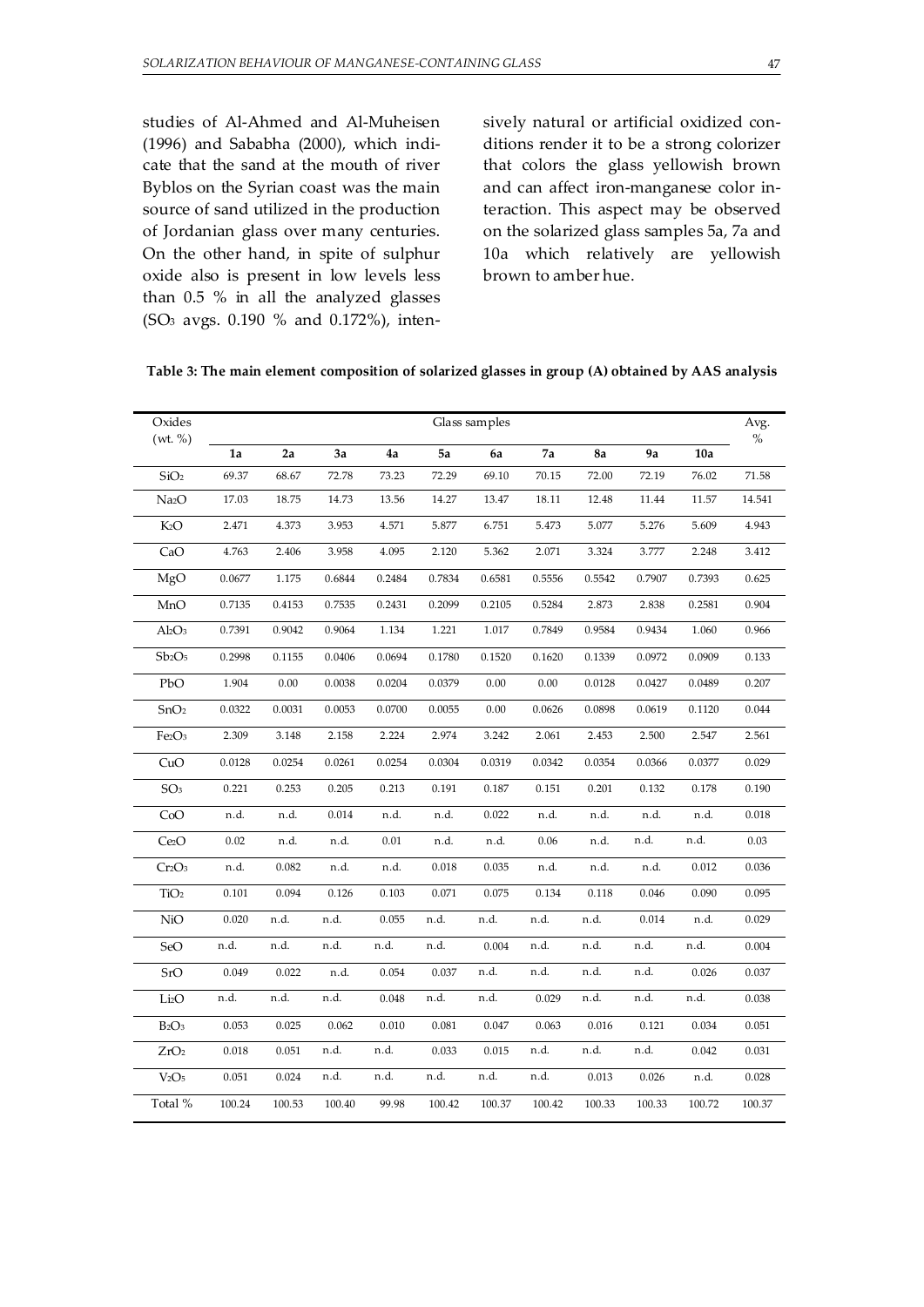| Oxides                         | Glass samples  |                |                |                |            |                |                |                | Avg.           |                 |        |
|--------------------------------|----------------|----------------|----------------|----------------|------------|----------------|----------------|----------------|----------------|-----------------|--------|
| (wt. % )                       | 1 <sub>b</sub> | 2 <sub>b</sub> | 3 <sub>b</sub> | 4 <sub>b</sub> | ${\bf 5b}$ | 6 <sub>b</sub> | 7 <sub>b</sub> | 8 <sub>b</sub> | 9 <sub>b</sub> | 10 <sub>b</sub> | $\%$   |
| SiO <sub>2</sub>               | 67.78          | 69.44          | 74.58          | 68.94          | 76.54      | 71.31          | $71.14\,$      | 69.20          | 72.45          | 78.03           | 71.94  |
| Na <sub>2</sub> O              | 19.61          | 18.64          | 12.18          | 16.03          | 12.74      | 15.16          | 14.71          | 14.47          | 14.11          | 10.99           | 14.86  |
| K2O                            | 2.585          | 3.043          | 3.194          | 4.815          | 3.763      | 4.642          | 4.639          | 6.209          | 5.195          | 4.634           | 4.271  |
| CaO                            | 5.637          | 4.784          | 4.682          | 4.866          | 2.678      | 2.904          | 4.592          | 2.181          | 4.700          | 1.677           | 3.870  |
| MgO                            | 0.7276         | 0.7206         | 1.579          | 0.8928         | 0.5529     | 0.9369         | 0.6647         | 0.9421         | 0.8375         | 0.6005          | 0.845  |
| MnO                            | 0.2041         | 0.2433         | 0.1393         | 0.2325         | 0.1371     | 1.191          | 0.1699         | 0.2224         | 0.1660         | 0.1925          | 0.289  |
| $Al_2O_3$                      | 0.8663         | 0.9238         | 0.5423         | 0.9062         | 0.9826     | 0.9381         | 1.008          | 1.147          | 0.0001         | 0.148           | 0.846  |
| Sb <sub>2</sub> O <sub>5</sub> | 0.00           | 0.00           | 0.0439         | 0.0932         | 0.0793     | 0.1303         | 0.0829         | 0.1440         | 0.1353         | 0.0915          | 0.080  |
| PbO                            | 0.0205         | 0.0422         | 0.00           | 0.0005         | 1.165      | 0.8562         | 0.2553         | 0.00           | 1.702          | 0.00            | 0.404  |
| SnO <sub>2</sub>               | 0.0603         | 0.0569         | 0.0532         | 0.0607         | 0.0390     | 0.0133         | 0.0565         | 0.0708         | 0.0547         | 0.0704          | 0.053  |
| Fe <sub>2</sub> O <sub>3</sub> | 2.538          | 2.373          | 2.339          | 3.132          | 2.149      | 1.879          | 2.600          | 3.407          | 2.318          | 2.531           | 2.526  |
| CuO                            | 0.0135         | 0.0161         | 0.0152         | 0.0218         | 0.0207     | 0.0266         | 0.0224         | 0.0298         | 0.0244         | 0.0274          | 0.021  |
| SO <sub>3</sub>                | 0.124          | 0.101          | 0.085          | 0.123          | 0.54       | 0.129          | 0.181          | 0.230          | 0.093          | 0.116           | 0.172  |
| CoO                            | 0.011          | n.d.           | n.d.           | n.d.           | n.d.       | n.d.           | n.d.           | n.d.           | n.d.           | n.d.            | 0.011  |
| Ce <sub>2</sub> O              | n.d.           | n.d.           | 0.02           | n.d.           | n.d.       | 0.05           | n.d.           | n.d.           | n.d.           | n.d.            | 0.035  |
| Cr2O <sub>3</sub>              | n.d.           | n.d.           | 0.015          | n.d.           | n.d.       | n.d.           | n.d.           | 0.048          | n.d.           | n.d.            | 0.031  |
| TiO <sub>2</sub>               | 0.071          | 0.114          | 0.046          | 0.131          | 0.066      | 0.052          | 0.148          | 0.143          | 0.067          | 0.071           | 0.090  |
| NiO                            | n.d.           | n.d.           | n.d.           | n.d.           | 0.004      | n.d.           | n.d.           | n.d.           | n.d.           | 0.006           | 0.005  |
| SeO                            | 0.006          | n.d.           | n.d.           | n.d.           | n.d.       | n.d.           | n.d.           | 0.0042         | n.d.           | n.d.            | 0.005  |
| SrO                            | n.d.           | 0.051          | n.d.           | n.d.           | n.d.       | 0.022          | 0.043          | n.d.           | n.d.           | n.d.            | 0.038  |
| Li <sub>2</sub> O              | n.d.           | n.d.           | n.d.           | 0.01           | n.d.       | n.d.           | 0.08           | n.d.           | n.d.           | n.d.            | 0.045  |
| $B_2O_3$                       | 0.035          | 0.019          | 0.113          | 0.006          | 0.073      | 0.023          | 0.040          | 0.068          | 0.091          | 0.046           | 0.051  |
| ZrO <sub>2</sub>               | n.d.           | 0.021          | n.d.           | n.d.           | n.d.       | 0.074          | n.d.           | n.d.           | 0.015          | n.d.            | 0.036  |
| V <sub>2</sub> O <sub>5</sub>  | 0.060          | n.d.           | n.d.           | n.d.           | n.d.       | n.d.           | n.d.           | 0.062          | n.d.           | 0.047           | 0.056  |
| Total %                        | 100.34         | 100.58         | 99.62          | 100.26         | 100.09     | 100.33         | 100.43         | 98.57          | 99.95          | 99.27           | 100.04 |

**Table 4: The main element composition of decolorized glasses in group (B) obtained by AAS analysis** 

#### *Optical microscopy observations*

 From optical microscopy observations of the naturally solarized glasses in group (A), it can be seen that the hue of these glasses is varied between the tint violet and deep purple. Figure 7 shows the microscopic images of the most solarized glass samples in this group (1a,

2a, 4a, 5a, 7a, and 10a), from which we can find a nearly homogeneous distribution and sharpness of purple colour in most cases whereas, the violet colour is nearly not. Additions to that, other aspects of sugar-like surface and aciniform or botryoidal air bubbles in different sizes also were observed.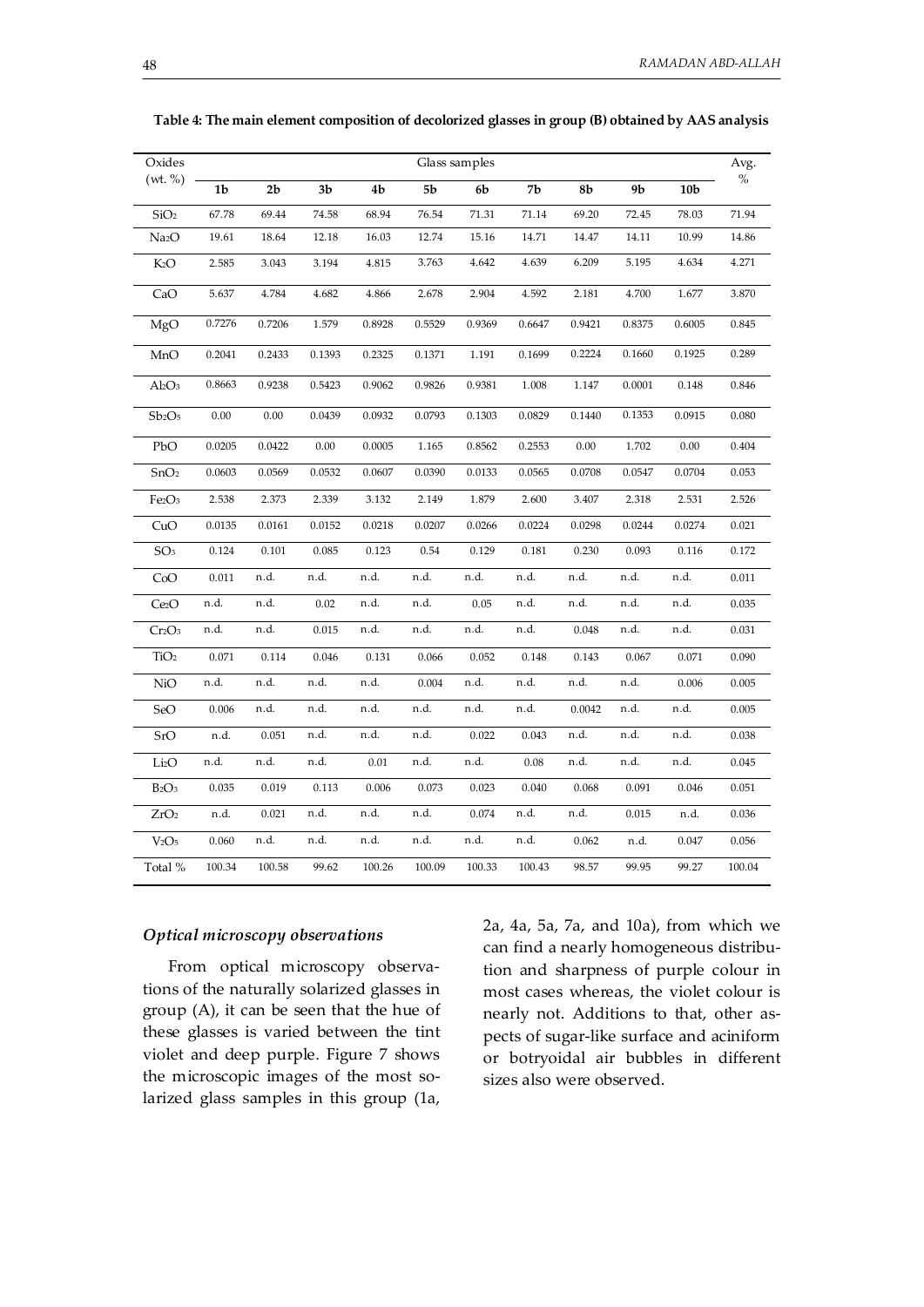

**Fig. 7: Microscopic images of the most solarized glasses (1a,2a, 4a,5a,7a, and 10a) in group (A).** 



**Fig. 8: Microscopic images of the most colourless glasses (1b and 2b) in group (B) before exposure to accelerated solarization test.** 

On the other hand, Figure 8 shows the microscopic images of the most colourless glasses (1b and 2b) in group (B), which artificially were solarized by using concentrated Ultraviolet light generated in UV condensation weathering device, from which we can seen the gradual effect of accelerated test on the formation of violet and purple hues in the glass samples due to the oxidation reaction of reduced manganese, wherein the  $(Mn^{2})$  ion is converted to  $(Mn^{3})$  ion by the UV radiation. (See equation c). The hues are gradually formed by time and cumulative exposure. The solarization of glass containing reduced manganese is rapid, with the process being complete in only a few days of exposure.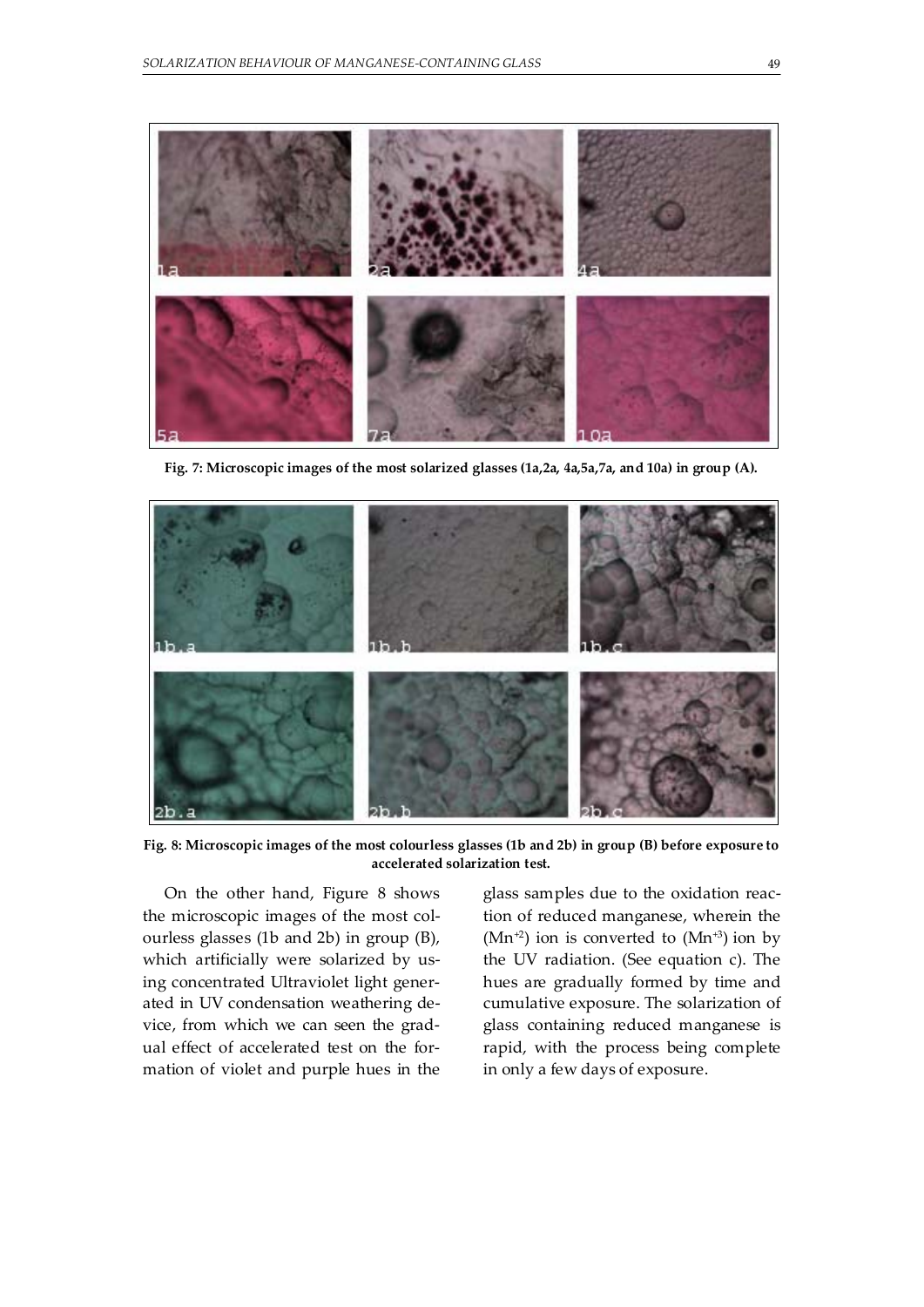# *Measurement and specification of glass transmittance*

Figure 9 comparatively shows the changes of transmittance values of glasses in group (B) as a function of exposure to accelerated solarization at 340 nm of UV radiations. From which, it can be generally concluded that the transmittance of glass is influenced by electromagnetic radiation or solarization. In addition, it can be observed that glass with a high lead content in samples 5b (Pb 1.16%) and 9b (Pb 1.70 %) normally have small solarization effects and low transmittance ratio. This result appears to be of the same opinions of Pitts *et al*. (1998), Jiang *et al*. (2000) and Leonid *et al*. (2001) that the visible, UV, and IR irradiations transmittance characteristic is mostly influenced by heavier elements in the glass composition (like e.g. lead, barium, niobium, titanium, and lanthanum), melting technology and/or residual impurities. These heavier elements are necessary to achieve a high refractive index but decrease the transmittance in the blue region. It was also observed that glasses undergo a rapid 10-20% decrease in transmittance.



**Fig. 9: Transmittance changes of glasses in group (B) as a function of exposure to accelerated solarization by UV radiation.** 

 Furthermore, in Figure 10, a comparison of the effect of natural sunlight solarization of group (A) and artificial or accelerated solarization by UV radiation at 340 nm of group (B) on the transmittance of manganese containing glass is shown. From the data one may also conclude that the solarization rates are obviously different in the two groups, perhaps resulting from differences in the chemical compositions, spectral content, radiation intensity, and duration of normal outdoor exposure to sunlight in the sit or indoor exposure to concentrated UV radiation in the laboratory.





#### **CONCLUSIONS**

 The new results obtained by the qualitative and quantitative technique (AAS) that followed by accelerated solarization testing and microscopic examination of twenty glasses from Barsinia archaeological site in Jordan confirm some of the results previously obtained by other authors, and yield a consistent set of data for comparison with the data obtained on other archaeological glass containing manganese.

 It has been demonstrated that solarization or electromagnetic radiation influences the transmittance of a glass de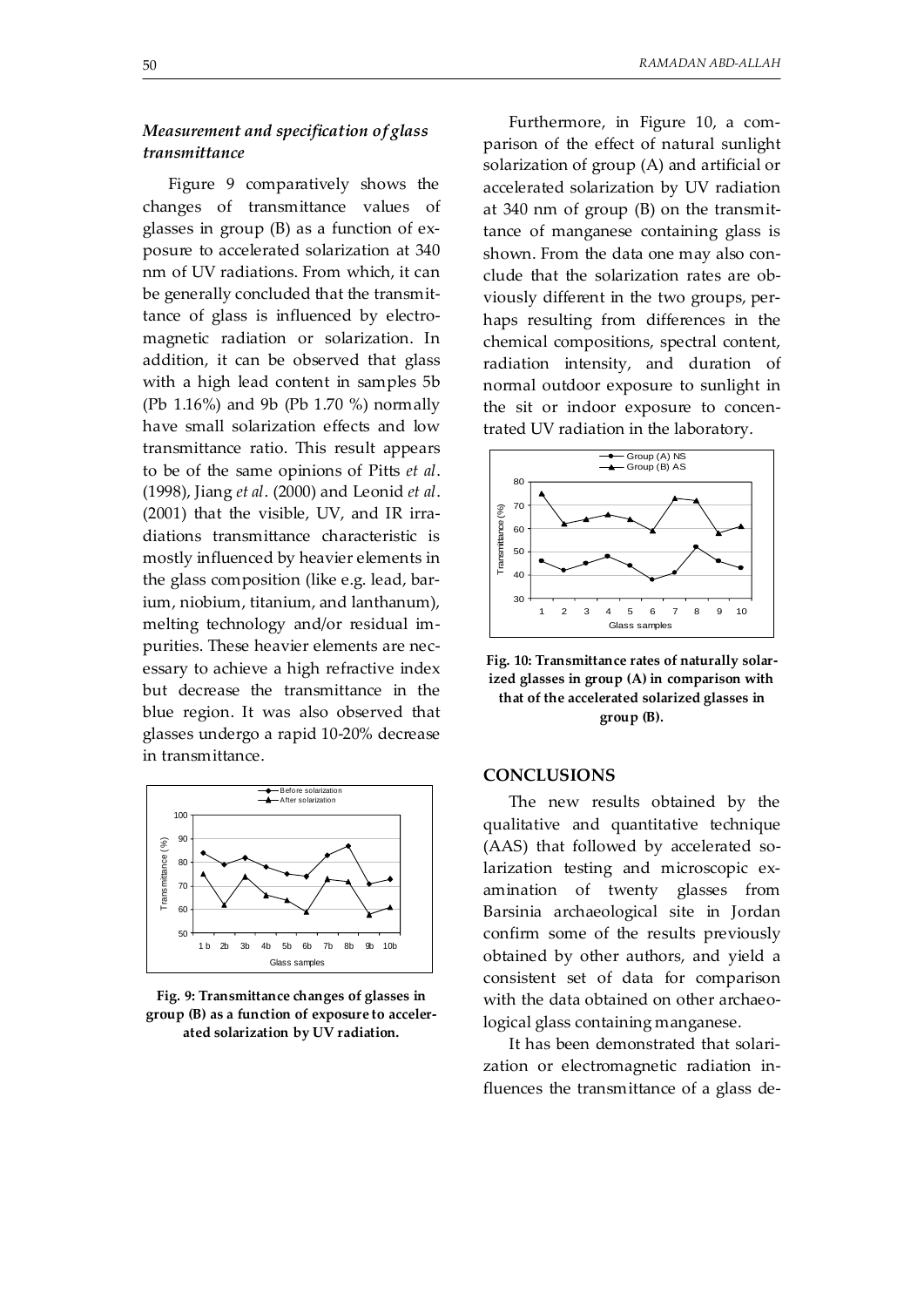pending on glass type, composition and the wavelength of radiation. The increase in the total amount of alkalineearth oxides at the expense of CaO + MgO decreases solarization of glass of (SiO2-Na2O- K2O- CaO- MgO) system. Likewise it was found that glass with a high lead content in normally have small solarization effects and low transmittance ratio. Also the iron-manganese color interaction can be affected in the presence of sulphur (SO3) and various transition metal ions at sufficient levels of concentration around 0.5% or above.

 It is also shown that the solarization behavior of glass can be effectively investigated in laboratory by irradiation with a UV lamp. It was observed that manganese containing glass undergoes a rapid 10-20% decrease in transmittance at 340 nm of UV radiations. The explanation of this phenomenon is reported by virtually authors that the UV radiation generates color-centers in the glass leading to a reduced transmittance.

 It is important to emphasize that solarization becomes more than an aesthetic problem when it occurs on glass components of an optical system. The solarization causes deterioration of the UV performance and eventual failure of the glass and the system. Solarization may also permanently degrade a material's physical or mechanical properties. However, this study is in agreement with the previous research works carried out by Jiang *et al.* (2000) and Glebove (2001) which assumed that the spectral properties (especially transmittance and colour) of an optical material can be changed by solarization when it exposed to short wavelength, near bandgap radiation. Thus, further studies are required for developing antisolarants, and preventing solarization of significant optical materials such as archaeological glass exhibits in museums.

#### **AKNOWLEDGEMENTS**

 The author would herby like to acknowledge the general directorates of laboratories of AAS, microscopes unit and weathering unit located in Yarmouk University in Jordan. The gratitude is also extended to the two anonymous referees for their critical reviews and suggestions.

#### **REFERENCES**

- Abd-Allah, R. (2006) The raw materials of ancient Roman glass in Egypt and Jordan: a comparative and analytical study, *Adumatu,* 14, 23-31.
- Abd-Allah, R. (2007) Devitrification behavior of corroded glass: Four case studies. *Mediterranean Archaeology and Archaeometry*, 7 (1), 39-49.
- Aert, A., Janssens, K, and Adams, F. (1999) Trace-level microanalysis of Roman glass from Khirbet Qumran, Israel, *Journal of Archaeological Science*, 26, 883-891.
- Al-Ahmed, Z. and Al-Muheisen, Z. (1996) A chemical and technological study of Roman glasses excavated from Yasileh archaeological site, Jordan, *Mutah*, 11 (2), 5-28.

Bamford, C. (1977) *Colour generation and control in glass*, Elsevier, Amsterdam.

Brill, R. (1962) A note on the scientists<sup>,</sup> definitions of glass, J*ournal of Glass Studies,* 4, 127-138.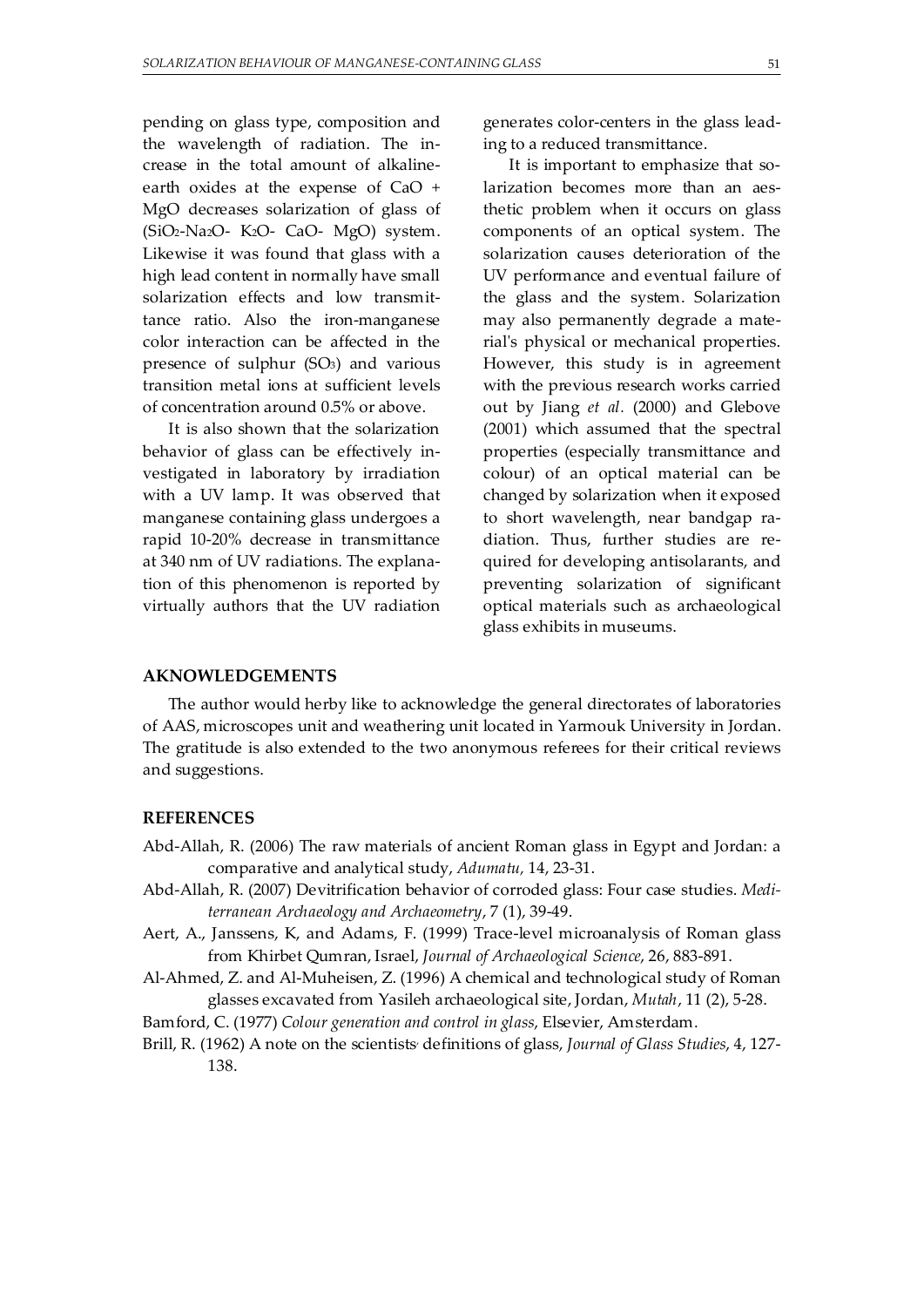- Brill, R. (1988) Desert glass or solarized glass, *scientific report*, Corning museum of glass, New York.
- Brill, R. (1999) *Chemical analysis of early glasses*. Corning museum of glass, New York.
- Freestone, I., Walf, S., and Thirlwall, M. (2005) The production of HIMT glass: elemental and isotopic evidence, In *Annales du 16e Congres de l, association Internationale pour l'Histore du Verre*,153-7, AIHV, London.
- Glebov, L., and Boulos, E. (1998) Absorption of iron and water in the Na2O-CaO-MgO-SiO2 glasses. II. Selection of intrinsic, ferric, and ferrous spectra in the visible and UV regions. *Journal of Non-Crystalline Solids*, 242, 49-62.
- Glebov, L. (2001) Optical absorption and ionization of silicate glasses, in Kozlowski, M. (ed.) Laser-induced damage in optical materials, proc. SPIE, Vol. 4347, 343-358.
- Goffer, Z. (1980) *Archaeological chemistry*; *a source book on the applications of chemistry to archaeology*, John Wily& Sons, New York.
- Hadley, J., Hahm, J., Harding.T., Lee,S., Meeks,M., and Polidi, R., (1998) *Glass colorants,*  6th ed. PPG Industries, London.
- Henderson, J., McLoughlin, S., and McPhail, D., (2004) Radical changes in Islamic glass technology: evidences for conservatism and experimentation with new glass recipes from early and middle Islamic Raqqa, Syria. *Archaeometry* , 46, 439-468.
- Jackson, C. (2005) Making colourless glass in the Roman period, *Archaeometry*, 47 (4), 763-780.
- Jiang, H., Myers, J., Rhonehouse, D., Kigre, M., and Ballato, J. (2000) Rare-eartho doped phosphate glass for neodymium laser systems possessing a greatly enhanced pump powder conversion, in: Missouri, L.(edt.) *the 102 annual meeting of the American ceramic society*, April 30 – May 3, 2000, 1-5.
- Lityushkin, V., Malygin,V., Sivko, A., Mikhailenkoand, N., and Zolotkov,V. (1995) Development of compositions of uviol glasses with elevated radiation and optical resistance, *Journal of glass and ceramics*, 52 (11), 312-315.
- Mirti, P., Casoli, A., and Appolonia, L. (1993) Scientific analysis of Roman glass from Augusta Praetoria, *Archaeometry*, 35, 225-240.
- Newton, R. and Davison, S. (1989) *Conservation of glas*s, Butterworth and Co., London.
- Pollard, A. and Heron, C. (1996) *Archaeological chemistry*, RSC press, Cambridge.
- Pitts, J., King, D., Bingham,C., and Czanderna, A. (1998) Ultra accelerated testing of PV module components, in*: The Review meeting of the National Center for Photovoltaic Program* , Denver- Colorado, September 8-11, 1998. NREL, 1-10.
- Rutten, F., Henderson, J., and Briggs, D. (2005) Unlocking the secrets of ancient glass technology using ToF-SIMS. *Spectroscopy Europ*, 17 (1), 24-30.
- Sababha, H. (2000) *Chemical analysis of glasses excavated from the archaeological site Hayyan Al-Mushriff during the Byzantine Islamic period*. MA thesis, Conservation Department, Yarmouk University, Irbid., Jordan.
- Sanderson, D., and Hutchings, J. (1987) The origins and measurement of colour in archaeological glasses, *Journal of Glass technology*, 28 (2), 99-105.
- Sayer, E. (1963) The intentional use of antimony and manganese in ancient glasses, in F. Matson and G. Rindone (eds). *Advances in glass technology, part 2*, 263-282, Plenum press, New York.